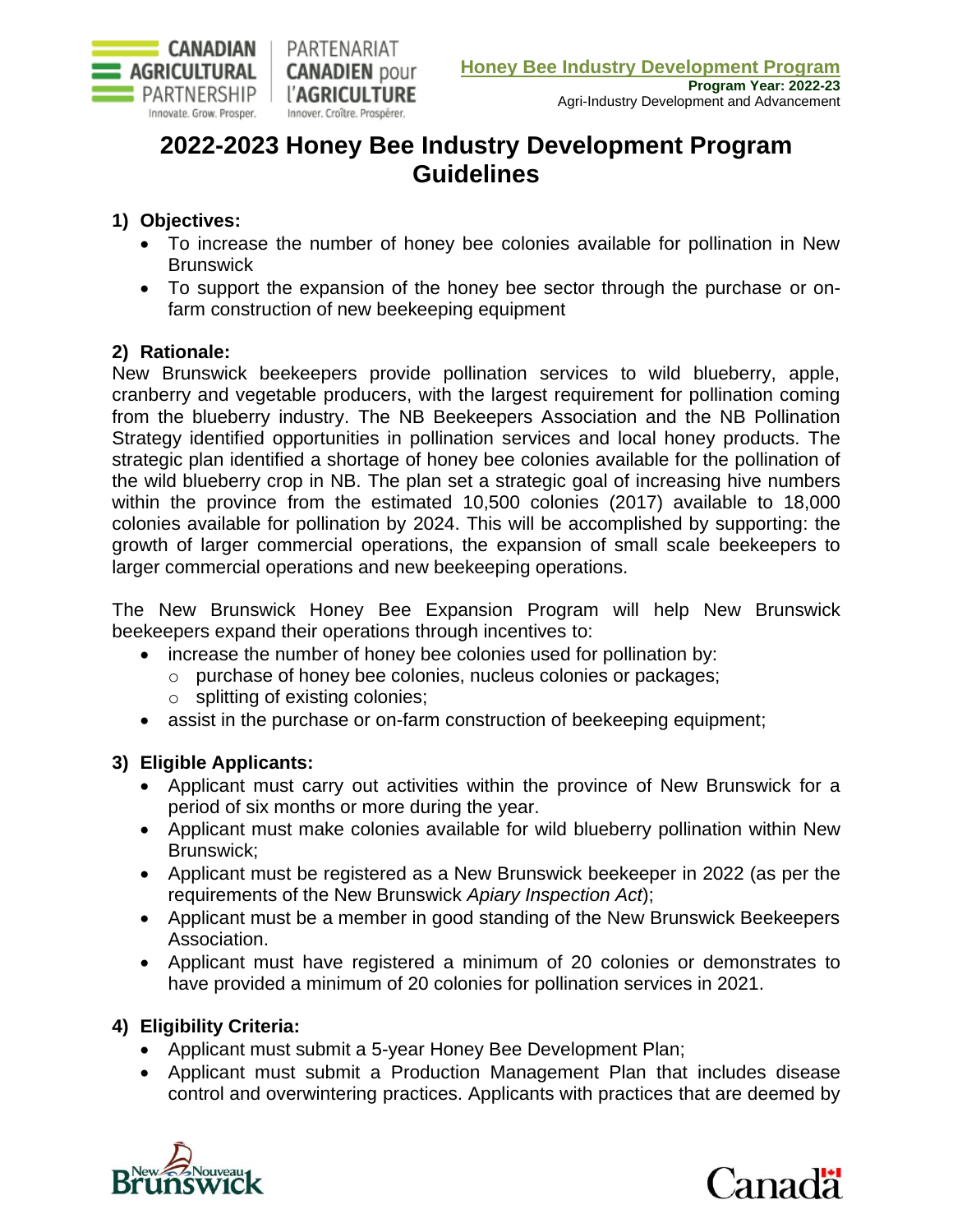the New Brunswick Department of Agriculture, Aquaculture and Fisheries (NBDAAF) to be poor practices will not be eligible for funding assistance.

- Beekeepers with less than 5 years experience must:
	- o Have been employed by an experienced beekeeper for at least one full season; **or**
	- o Have completed a beekeeping course from a recognized post-secondary institution; **or**
	- o Establish a mentor relationship with an experienced beekeeper; **or**
	- o Have demonstrated the ability to successfully manage a large scale operation (100 or more colonies) for two or more winter seasons.

Applications will be reviewed on a first come first serve basis until funds are exhausted.

Priority will be given to projects submitted under Element A of the program which allows NB beekeepers to increase number of honey bee colonies available for pollination.

All activities and purchases of materials and equipment that occurred prior to project approval are not eligible for funding.

**Maximum Contribution:** The maximum contribution an applicant can receive is a total of \$20,000 per year (combined amounts from Elements A, & B).

#### **Element A: Expansion of honey bee for pollination services**.

### **Eligibility Criteria:**

- **Splitting of honey bee colonies:** Up to \$75.00 for every additional colony gained through splitting. Verification of the number of colonies obtained by splitting existing colonies will be required. The numbers of colonies gained through splitting will be limited to 50% of the registered colonies in the spring (May 31 of the current year).
- **Purchase of nuclei colonies:** Up to 50% of costs per nucleus colony (minimum four (4) frame nucs). Proof of payment will be required. To be eligible for assistance, colonies must be purchased before July 29, 2022.
- **Purchase of bee packages:** Up to 50% of the cost per package purchase. Proof of payment will be required. To be eligible for assistance, packages must be purchased before July 29, 2022.
- **Purchase of full colonies:** Up to 50% of costs per full colony. Proof of payment will be required. To be eligible for assistance, colonies must be purchased before July 29, 2022.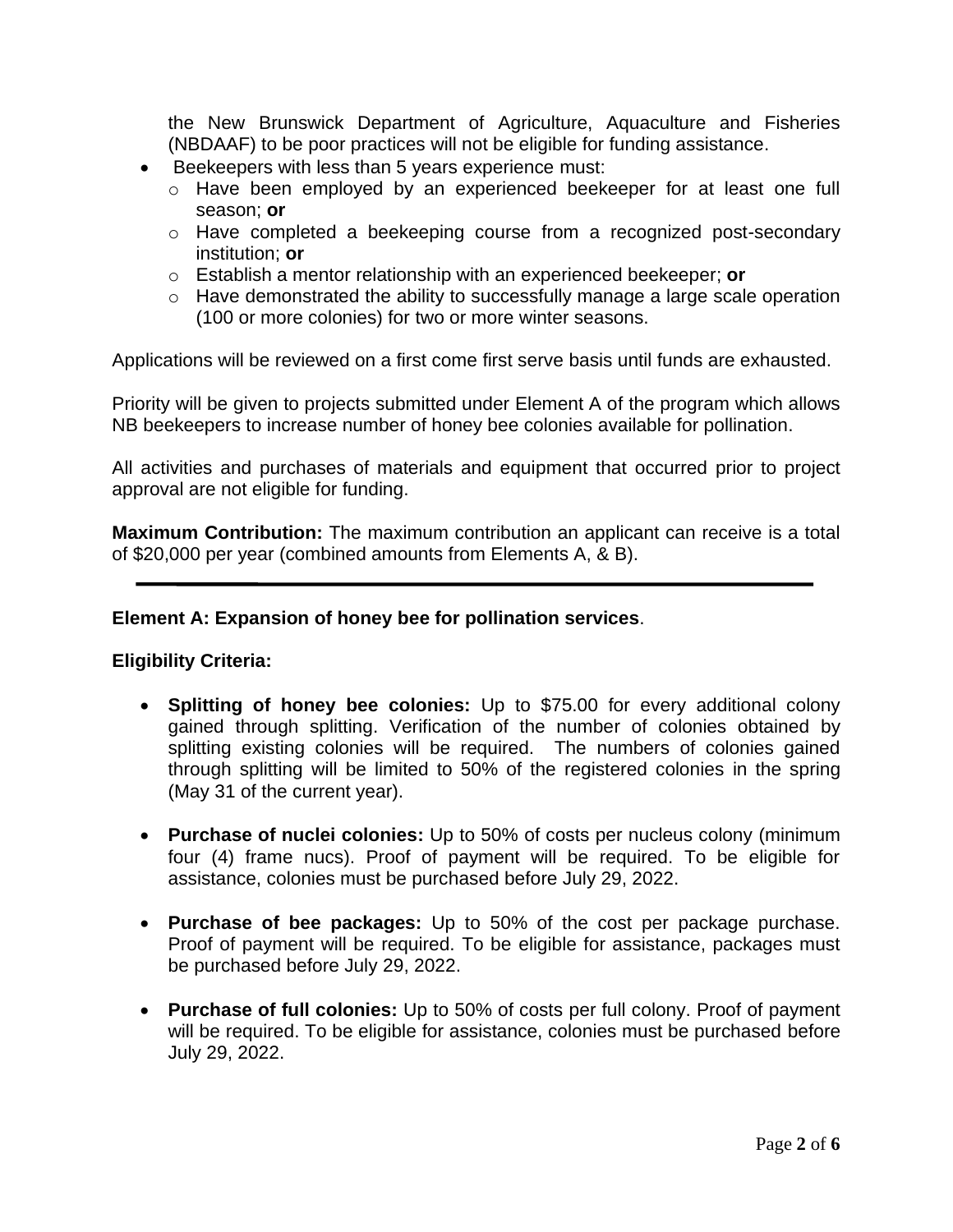All colonies (purchased or split) must be up to winter strength by September 23, 2022 (minimum 6 frames of bees or deemed equivalents) to be eligible for assistance.

The applicant must indicate the potential annual value or revenue that the expansion of pollination services will contribute to the growth or sustainability of the beekeeping operation.

Department of Agriculture, Aquaculture and Fisheries staff will visit and audit a number of selected beekeepers between September 23 and November 4 of the current year to verify that the number of colonies of winter strength is accurate.

# **Applications accepted until: July 29, 2022 or until funds are exhausted.**

# **Element B: Purchase and/or Construction of Honey Bee Equipment**

### **Eligibility Criteria:**

- The applicant must demonstrate the requirement for beekeeping equipment in the Honey Bee Development plan. The requirement for the purchase or construction of equipment and modification of existing equipment to improve movement of colonies to crop fields for pollination should also be identified in the Honey Bee Development Plan.
- The applicant must indicate the potential annual value or revenue that the new beekeeping equipment will contribute to the growth or sustainability of the beekeeping operation.

# **Eligible Items and level of assistance:**

a) Purchase of beekeeping equipment: Up to 50% assistance on hive components (see list of eligible items, quotes must be attached if applicable). Proof of payment will be required.

| <b>Eligible Items</b> |                       |
|-----------------------|-----------------------|
| Bottom board          | Frame feeders         |
| Screened bottom board | Wooden feeders        |
| Deep super            | Pail feeders          |
| Medium super          | Wooden frames         |
| Shallow super         | Permadent foundation  |
| Nuc super             | Wax foundation        |
| Inner cover           | <b>Plastic frames</b> |
| Queen excluder        | Drone frames          |
| Top cover             | Insulated top cover   |

b) Purchase of modified hive management system: Consideration will be given to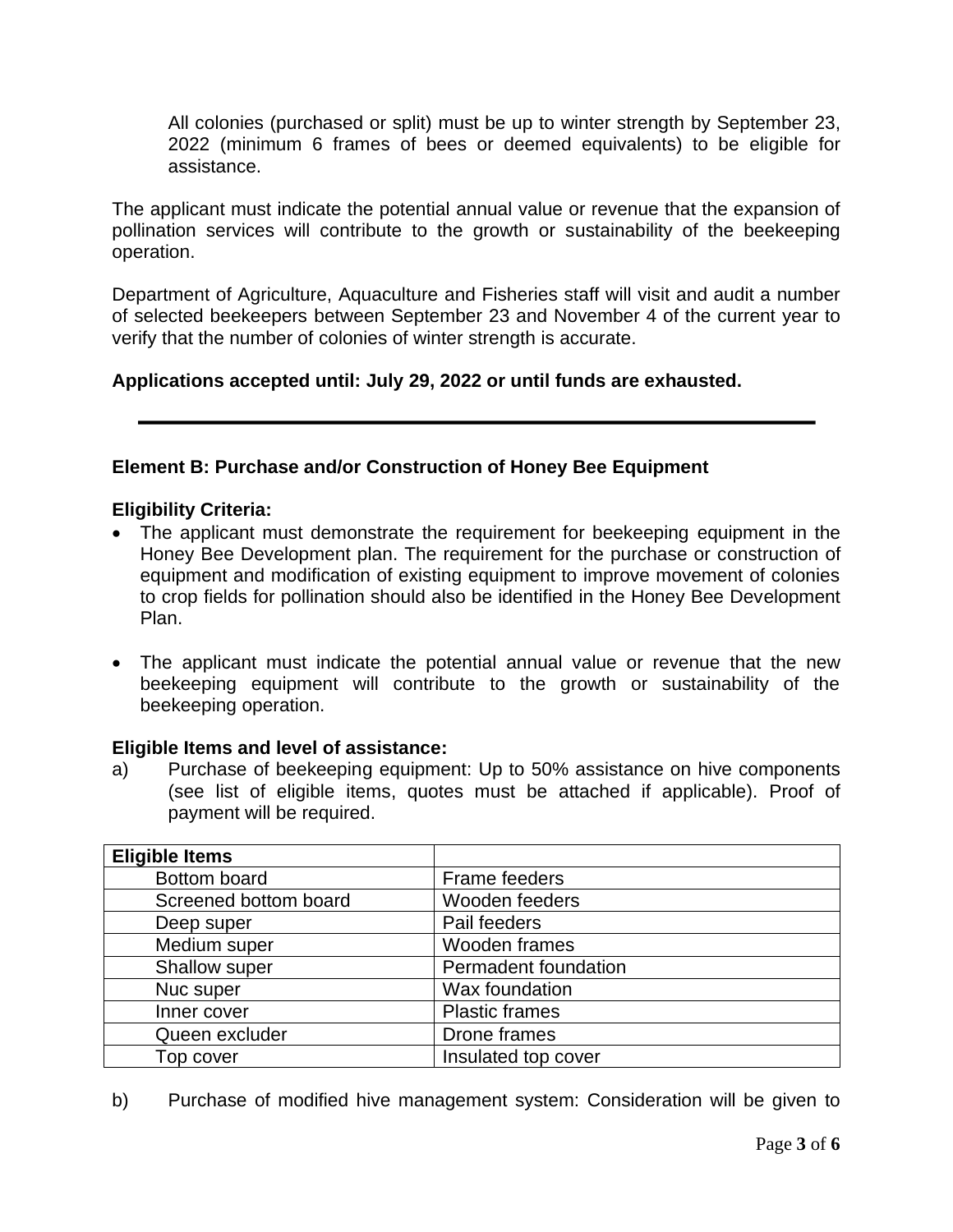the purchase of modified pallets for transporting honey bees. Proof of payment will be required. Assistance up to 50% of the cost of the modified pallet system for moving honey bees to a maximum of \$60 for a wooden pallet and \$80 for a metal pallet.

c) On-farm construction of equipment: Construction of supers, bottom boards and top covers will be eligible for assistance. Funding will not be provided for the top covers will be eligible for assistance. construction of equipment intended for sale.

| <b>Eligible items</b>                                       | Maximum assistance provided per eligible item |
|-------------------------------------------------------------|-----------------------------------------------|
| <b>Bottom boards</b>                                        | \$7.00                                        |
| Screened bottom board                                       | \$15.00                                       |
| Deep super                                                  | \$8.00                                        |
| Medium super                                                | \$6.50                                        |
| Shallow super                                               | \$6.00                                        |
| Nuclei super (6 frames)                                     | \$7.00                                        |
| Inner cover                                                 | \$4.00                                        |
| Wooden feeders                                              | \$12.80                                       |
| <b>Metal Insulated covers</b>                               | \$10.00                                       |
| <b>Metal Non-insulated covers</b>                           | \$8.00                                        |
| Modified hive management equipment for movement of colonies |                                               |
| Metal pallets                                               | \$80.00                                       |
| Wood pallets                                                | \$60.00                                       |

# **Applications accepted until: November 18, 2022 or until funds are exhausted.**

**Maximum Contribution:** The maximum contribution an applicant can receive is a total of \$20,000 per year (combined amounts from Elements A & B).

# **5) Application Process and Administration: (CAP wording)**

### **Program Duration:**

The Canada / New Brunswick 'Canadian Agricultural Partnership' policy framework is a five year federal, provincial and territorial initiative which will operate from April 1, 2018 to March 31, 2023, unless otherwise announced. Program applications are welcome on an ongoing basis until funding is exhausted.

Approved projects must be completed within the fiscal year for which they were approved (April 1 to March 31). Multi-year projects will only be approved for one fiscal year at a time and subject to satisfactory progress. Unless otherwise notified in writing, costs incurred prior to the date of the written project approval will not be eligible for funding. Upon project decision, the applicant will be notified in writing. The name of the designated Project Officer will be included on each letter of offer.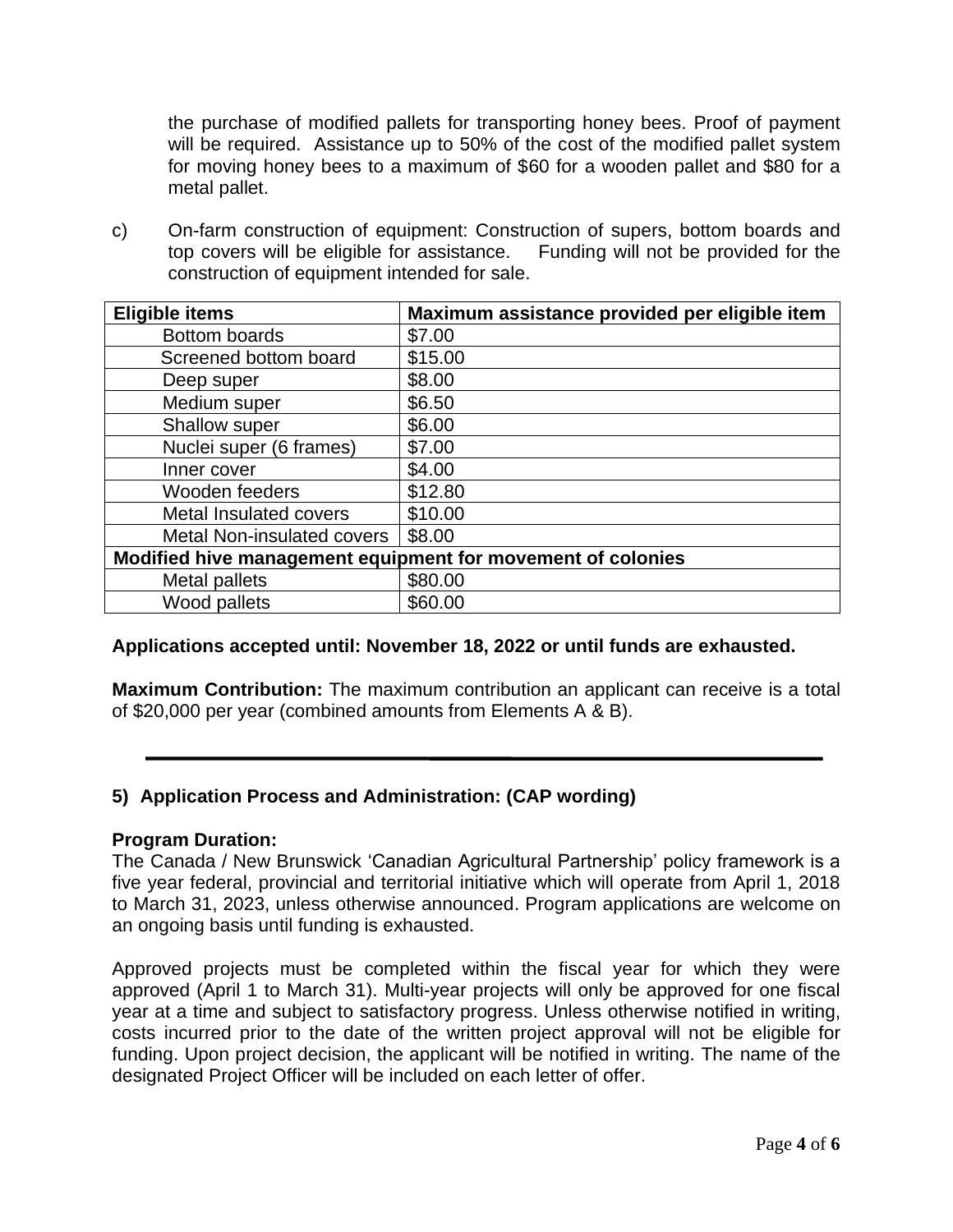### **Application Process:**

Clients are responsible to submit a completed application form and attach any additional required documentation (as described in the program guidelines) and submit to any Department of Agriculture, Aquaculture and Fisheries (DAAF) regional office or directly to the CAP Administrator, Industry Financial Programs, Department of Agriculture, Aquaculture and Fisheries, P.O. Box 6000, Fredericton, NB E3B 5H1, or by e-mail to [CAP.ADMIN@gnb.ca](mailto:CAP.ADMIN@gnb.ca)

### **Applicant Responsibilities:**

Upon approval, applicants will receive a **Letter of Offer** which identifies the eligible activities, assistance offered, and the terms and conditions to which assistance is approved. **The Letter of Offer must be signed and returned within 30 days or funding will be forfeited.**

The Applicant must agree to provide access to records and/or premises to staff of DAAF and persons authorized by DAAF for inspection, evaluation, demonstration, audit and public information purposes upon request; provide DAAF any necessary information related to the evaluation of the project and demonstrate a significant contribution to the project. Successful applicants agree to participate in follow up surveys, either by mail, phone or electronically following completion of the project. Consolidated information will be used for program evaluation and policy development.

No current or former public office holder, public servant, Member of the Legislative Assembly or Member of the House of Commons who is not in compliance with applicable conflict of interest guidelines and legislation shall derive any benefit from this initiative.

### **New Entrants:**

Agriculture producers considered New Entrants are eligible for an additional 10% contribution provided the contribution does not exceed the established maximums under each program. The total contribution from all government sources will not exceed 100% for the eligible costs. New Entrants are defined as individuals who has owned a farm for five years or less. The Department of Agriculture, Aquaculture and Fisheries may ask for documentation to determine eligibility as a New Entrant.

### **Submission of Claim:**

Upon project completion, the completed Claim for Reimbursement form must be forwarded to the designated Project Officer. These forms must be submitted together with a detailed invoice and proof of payment, which may include the following: an original receipt, image of cancelled cheque (front and back), or statement from financial institution showing transaction. The claim must be signed and submitted by the claim deadline as identified in the Letter of Offer. Costs included in the claim must be approved and incurred within the approved project dates as identified in the Letter of Offer.

### **Reimbursement of Claim:**